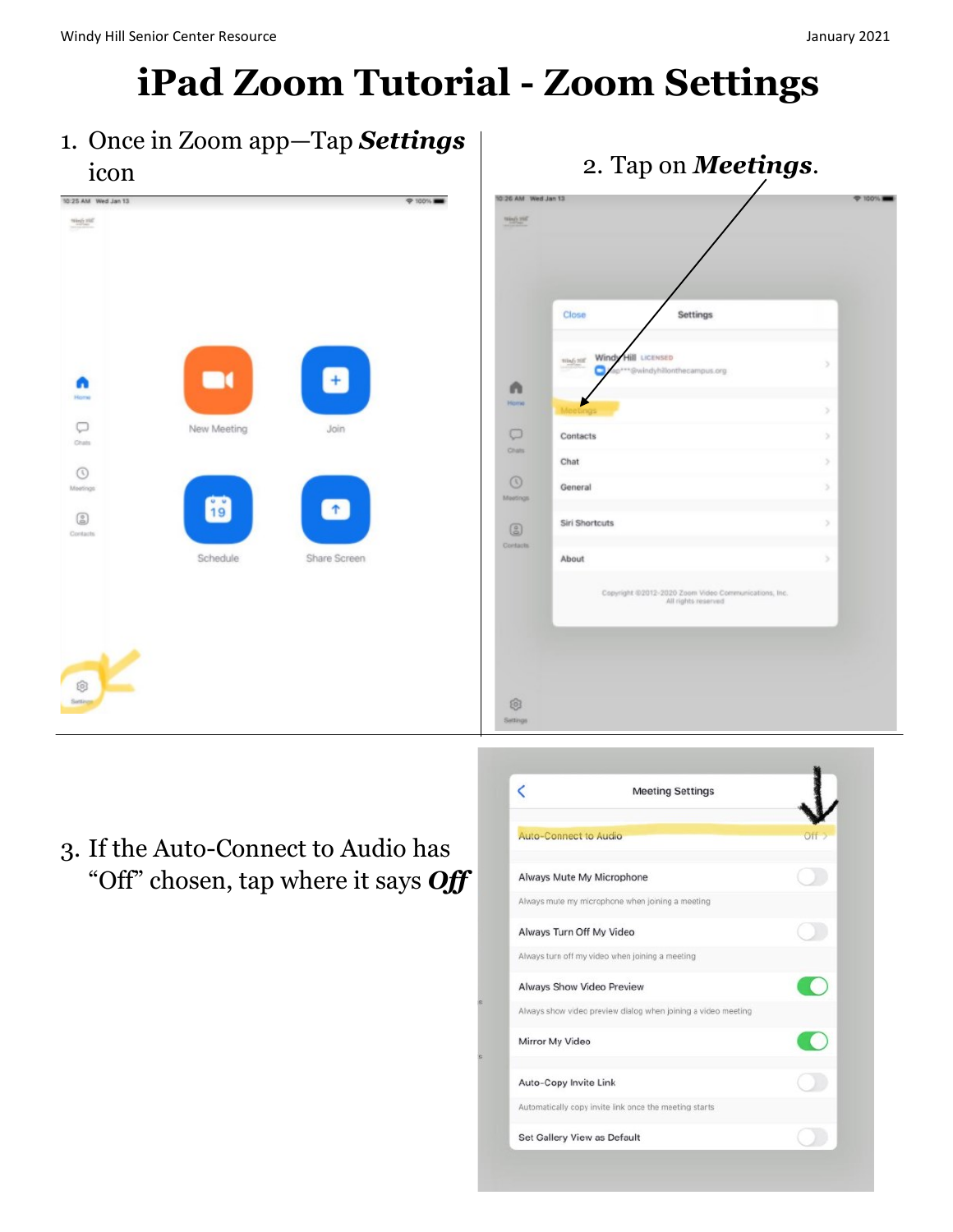4. Another window will pop up that looks like the picture below. Tap Use Internet-this will make sure that your device is always using the internet to call automatically when joining a Zoom meeting.

| Cancel               | <b>Auto-Connect to Audio</b>                                                                                                                                        | Done |
|----------------------|---------------------------------------------------------------------------------------------------------------------------------------------------------------------|------|
| Off                  |                                                                                                                                                                     |      |
| Use Internet         |                                                                                                                                                                     |      |
| Call My Phone Number |                                                                                                                                                                     |      |
|                      | Auto-Select Based on Network                                                                                                                                        |      |
|                      | 'Auto-Select Based on Network' allows Zoom to use Internet to connect to audio<br>if you are on Wi-Fi, or call your phone number if you are on the carrier network. |      |
| that meeting.        | 'Call My Phone Number' may not be available if the host has turned it off for                                                                                       |      |
|                      | *You will be automatically connected to audio when you call someone or answer.                                                                                      |      |

5. A check mark will pop up beside Use Internet after it's selected. Then you can tap Done.

| Cancel               | <b>Auto-Connect to Audio</b>                                                                                                                                        | <b>Done</b> |  |  |
|----------------------|---------------------------------------------------------------------------------------------------------------------------------------------------------------------|-------------|--|--|
| Off                  |                                                                                                                                                                     |             |  |  |
| Use Internet         |                                                                                                                                                                     |             |  |  |
| Call My Phone Number |                                                                                                                                                                     |             |  |  |
|                      | Auto-Select Based on Network                                                                                                                                        |             |  |  |
|                      | 'Auto-Select Based on Network' allows Zoom to use Internet to connect to audio<br>if you are on Wi-Fi, or call your phone number if you are on the carrier network. |             |  |  |
| that meeting.        | 'Call My Phone Number' may not be available if the host has turned it off for                                                                                       |             |  |  |
|                      | *You will be automatically connected to audio when you call someone or answer.                                                                                      |             |  |  |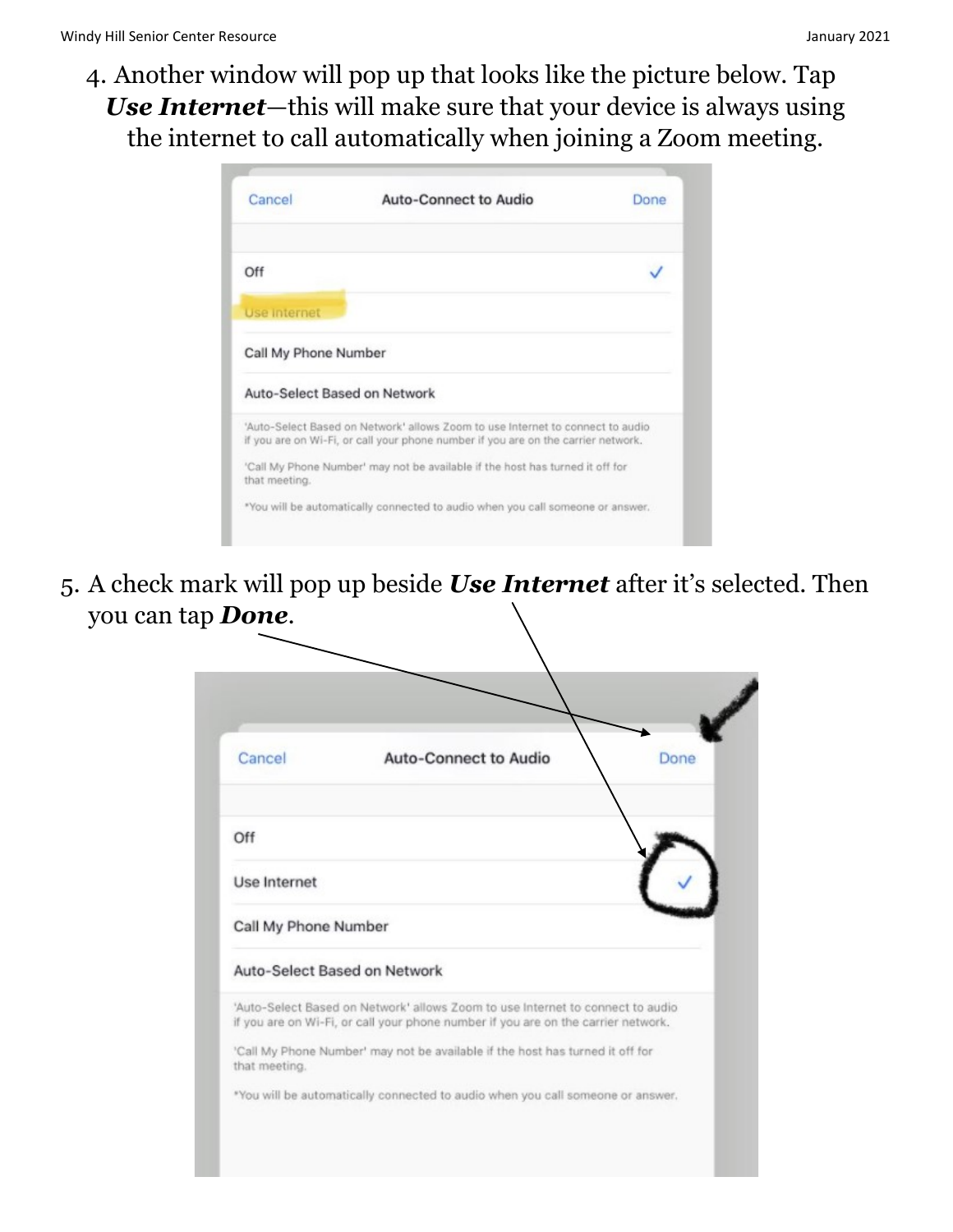6. This will bring you back to the Meeting Setting screen. Scroll down a little until you see Set Gallery View as Default. You will want to make this toggle turn on by tapping the toggle switch. If you prefer to see one person at a time then you should keep this option off. Gallery View will allow you to see everyone on the screen at the same time that's participating in the Zoom meeting.